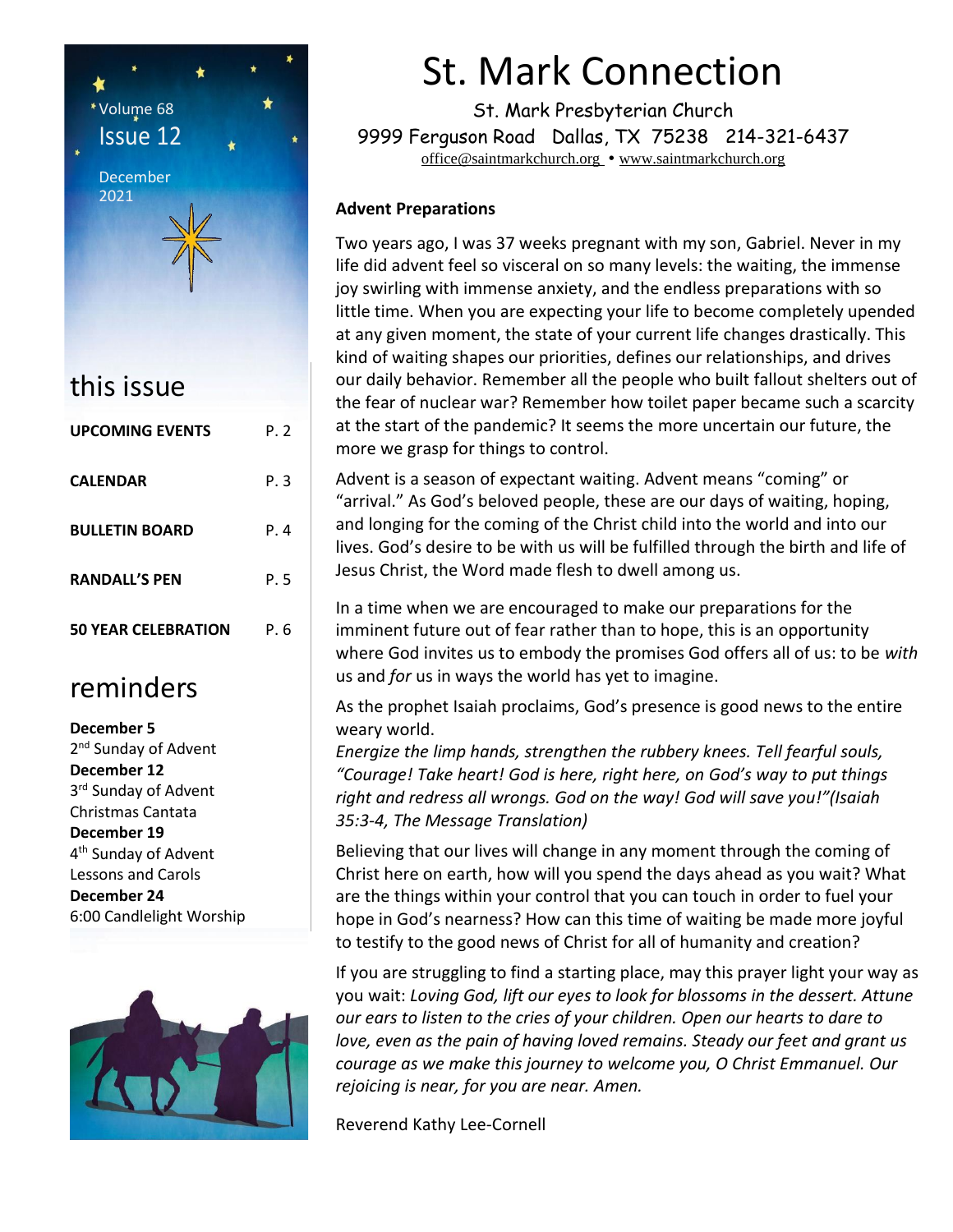#### **Sunday Sermons, Scriptures and Events**

December 5 Luke 3:1-6 Annual Congregational Meeting Celebration of The Lord's Supper 2<sup>nd</sup> Sunday of Advent Reverend Kathy Lee-Cornell

December 12 Christmas Cantata 3<sup>rd</sup> Sunday of Advent



December 19 Lessons and Carols 4<sup>th</sup> Sunday of Advent

December 24 6:00 p.m. - Christmas Eve Worship Reverend Kathy Lee-Cornell

December 26 Luke 2:41-52 1<sup>st</sup> Sunday of Christmas Reverend Kathy Lee-Cornell

#### **God Bless You on Your Birthday**

**December 2 December 12 December 3 December 13** Collin Stephen Alex Crawley **December 6 December 14** Voni Robinson Becky Page **December 7 December 15 December 9 December 27** Pam McGuire Clint Taylor **December 10 December 29** Randall McGee See Sheila Wahl **December 11 December 31** 

Phyllis Miller SuzAnne Munoz Leigh Taylor **Ron McMahon** Mary Moffitt **Diane Llywelyn** Emily Stephen

#### **Sock Tree Hats and Mittens Too**



Please consider bringing new warm socks, hats and mittens/gloves for children, teens, and adults and deposit them in the basket next to the Christmas tree in the narthex. We will be delivering to Sharing Life Ministry in Mesquite

#### **Coat Drive**

It's time to clean out your closets again for our annual coat drive. We're collecting new or used coats of all sizes, to give to those in need.



If you don't have any old coats to contribute, please consider giving a small cash offering towards the coat drive so that we can go to the Goodwill or other thrift stores to

buy gently used coats. Last year St. Mark contributed enough coats and cash to make our donation total 64 coats!



**Christmas Cantata December 12** 

The Sanctuary Choir will present "Ceremony of Candles" by Joseph M. Martin.

> **"Lessons and Carols" December 19**

A traditional service of music and scripture will be presented by the Sanctuary and Handbell Choirs during the 10:30am worship service.

**Christmas Eve Candlelight Service December 24** Worship begins at 6:00 p.m.

St. Mark Presbyterian Church exists to know Jesus and to make Him known.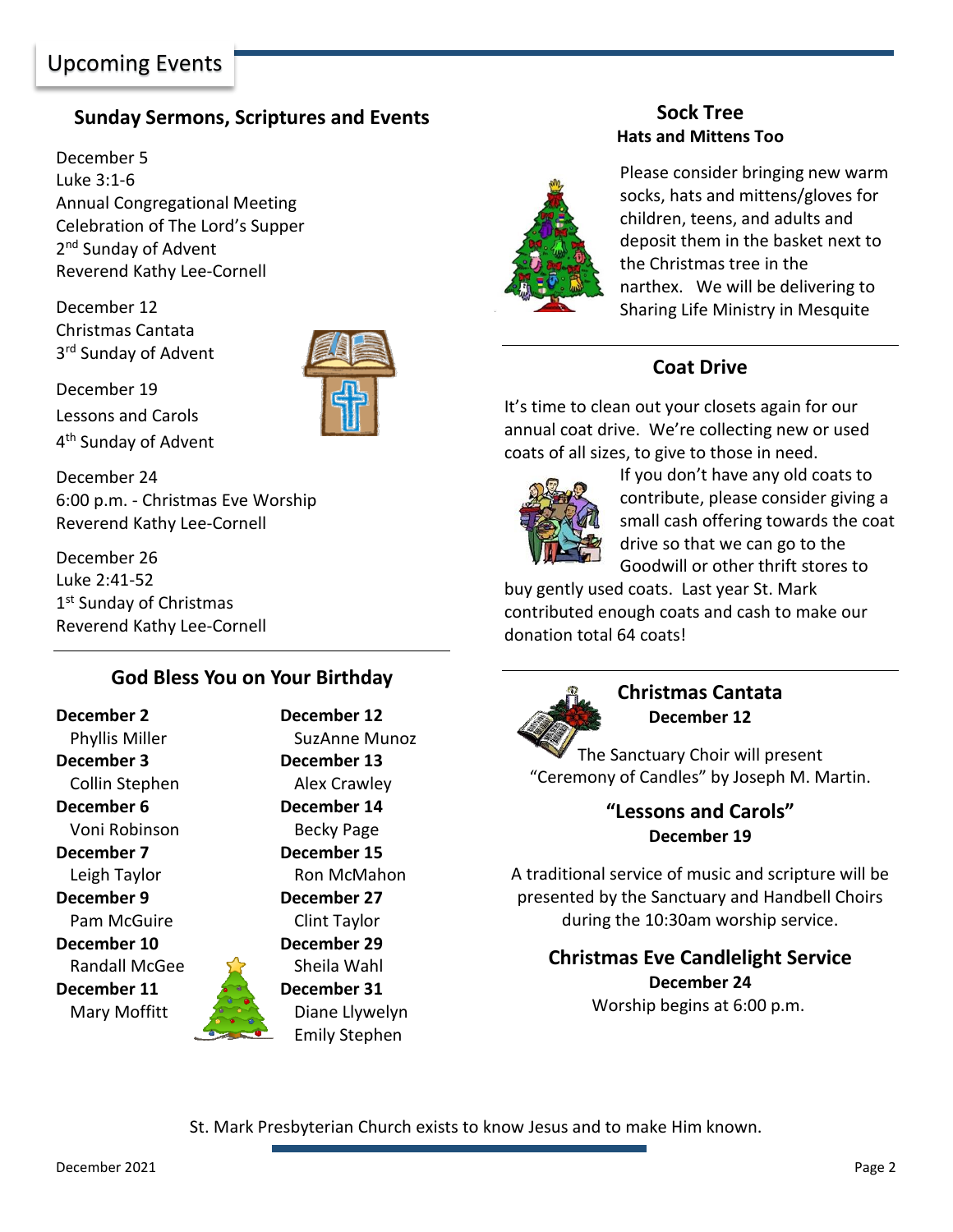| St Mark Presbyterian Church, Dallas Texas                                                                                                   |                                         |                                                      |                                                                      |                                |                                             |                                                   |  |
|---------------------------------------------------------------------------------------------------------------------------------------------|-----------------------------------------|------------------------------------------------------|----------------------------------------------------------------------|--------------------------------|---------------------------------------------|---------------------------------------------------|--|
| December 2021                                                                                                                               |                                         |                                                      |                                                                      |                                |                                             |                                                   |  |
| Sunday                                                                                                                                      | Monday                                  | Tuesday                                              | Wednesday                                                            | Thursday                       | Friday                                      | Saturday                                          |  |
| 28<br>9:15a Sunday School<br>10:30a Worship Service<br>12:00p Yoga<br>1st Sunday of Advent                                                  | 29                                      | 30                                                   | 1<br>6:30p Handbells<br>7:30p Choir Rehearsal                        | $\mathbf 2$<br>6:00p Zoom Yoga | 3                                           | 4<br>10:30a Zoom<br>Membership/Evang Com.<br>Mtg. |  |
| 5<br>9:15a Sunday School<br>10:30a Worship Service<br>2" Sunday of Advent                                                                   | 6<br>6:00p Zoom Worship &<br>Music Com. | $\overline{7}$<br>6:00p Zoom Fellowship<br>Com. Mtg. | 8<br>6:00p Property Com.<br>6:30p Handbells<br>7:30p Choir Rehearsal | 9<br>6:00p Zoom Yoga           | 10                                          | 11<br>9:00a Mini Workday                          |  |
| 12<br>9:15a Sunday School<br>10:30a Worship Service<br>- Christmas Cantata<br>12:00p Mission &<br>Outreach Com. Mtg.<br>3" Sunday of Advent | 13<br>ristmas<br>antati                 | 14<br>6:00p Zoom Stewardship<br>& Finance Com. Mtg.  | 15<br>6:30p Handbells<br>7:30p Choir Rehearsal                       | 16<br>6:00p Zoom Yoga          | 17                                          | 18                                                |  |
| 19<br>9:15a Sunday School<br>10:30a Lessons and<br>Carols<br>essonsé<br><b>AROLS</b><br>4ª Sunday of Advent                                 | 20<br>6:30p Session Meeting             | 21                                                   | 22<br>6:30p Handbells<br>7:30p Choir Rehearsal                       | 23<br>6:00p Zoom Yoga          | 24<br>6:00p Worship<br><b>Christmas Eve</b> | 25                                                |  |
| 26<br>9:15a Sunday School<br>10:30a Worship Service                                                                                         | 27                                      | 28                                                   | 29                                                                   | 30<br>6:00p Zoom Yoga          | 31                                          | Happy New Year                                    |  |

December 2021

Page 3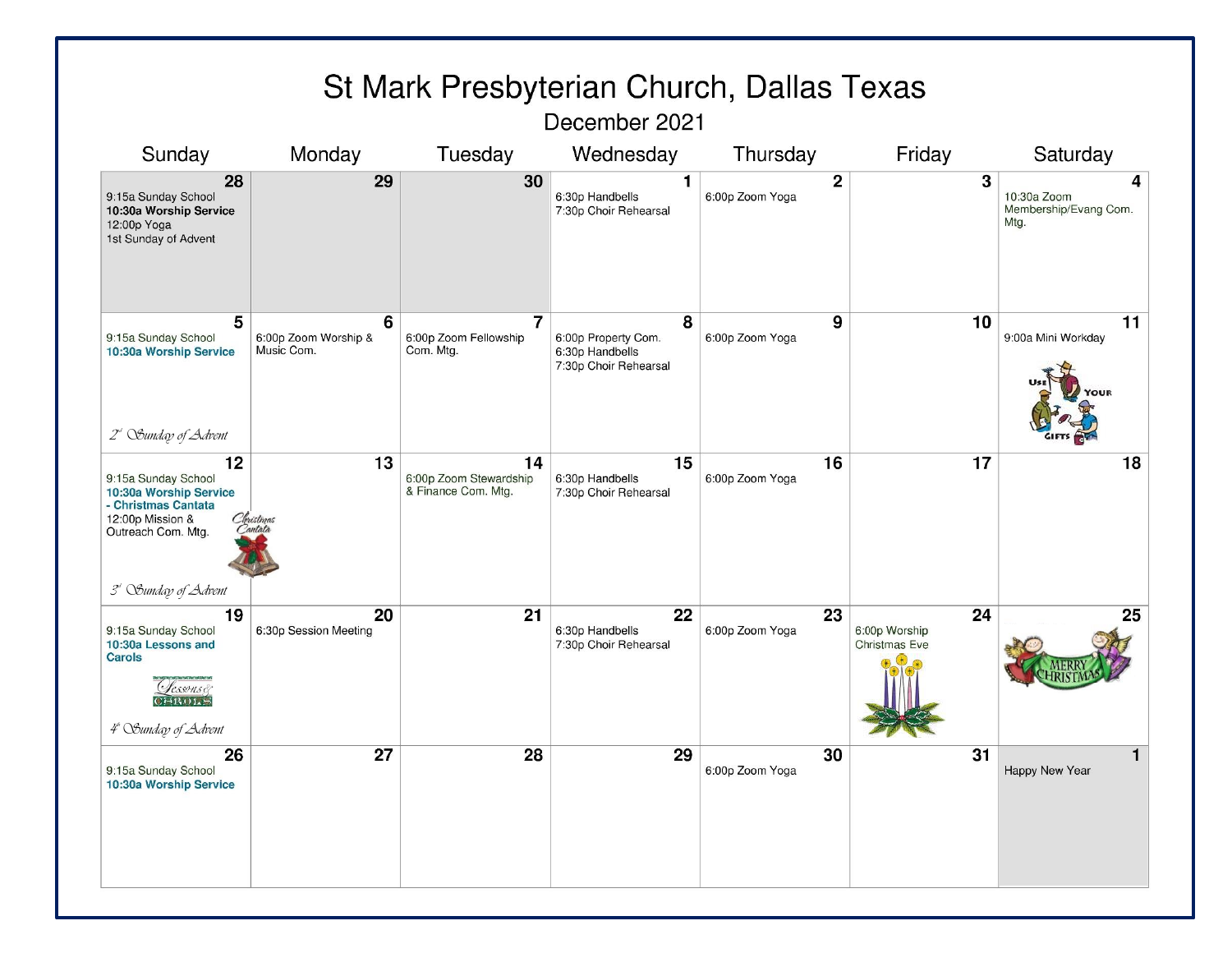**Treasurer's Report** 4 MONTHS THROUGH 10-31-2021



#### **OPERATING FUND INCOME I-EXPENSE**

Operating Fund – YTD unrestricted contributions are better than budget by \$2800, but \$4900 less than last year. YTD expenses are \$4,000 below budget, and \$11,600 below last year. Bottom line, we are approximately \$3,900 cash positive YTD which is \$6,600 better than budget and \$6,200 better than last year.

What a blessing and a joy it is to be a part of the ministry at St. Mark Presbyterian Church. The staff wishes you good health, peace, love, and joy this Christmas and throughout the coming year.

> Pastor Kathy Lee-Cornell Gary O'Neal Rev. Dr. Randall McGee Kat Hutchings **Bob King** Elaine Burgess

## There are no words to truly express our appreciation and love for the people of St. Mark. The celebration of my 50 years as director of music was beyond incredible…such talent and

creativity…and yes, there were even some surprises.

Ann and I will also cherish the beautiful sculpture,

which already has a "home" beside our grand piano, the set of bells which are now joyfully ringing in our backyard, the new plaque for the "O'Neal Choir Room", the many cards, special



notes, and other wonderful gifts that we received. We want to give a big thank you to the planning committee, the choirs, the entertainers, and to our St. Mark family for taking time out of your schedule to celebrate with us. It was astounding to see the multi-generational families in attendance who have been part of the music program through the years. Peace and love, Gary & Ann

St. Mark Presbyterian Church exists to know Jesus and to make Him known.

Stated Meeting of the Session, October 18, 2021.

- Motion passed to accept the recommendation of Rev. Kathy Lee-Cornell as Part-time Supply Pastor for St. Mark Presbyterian Church, from the Supply Pastor Search Committee.
- Motion passed to name the choir room "O'Neal Choir Room" with a plaque.

A full set of Session minutes are available to read on the Session bulletin board.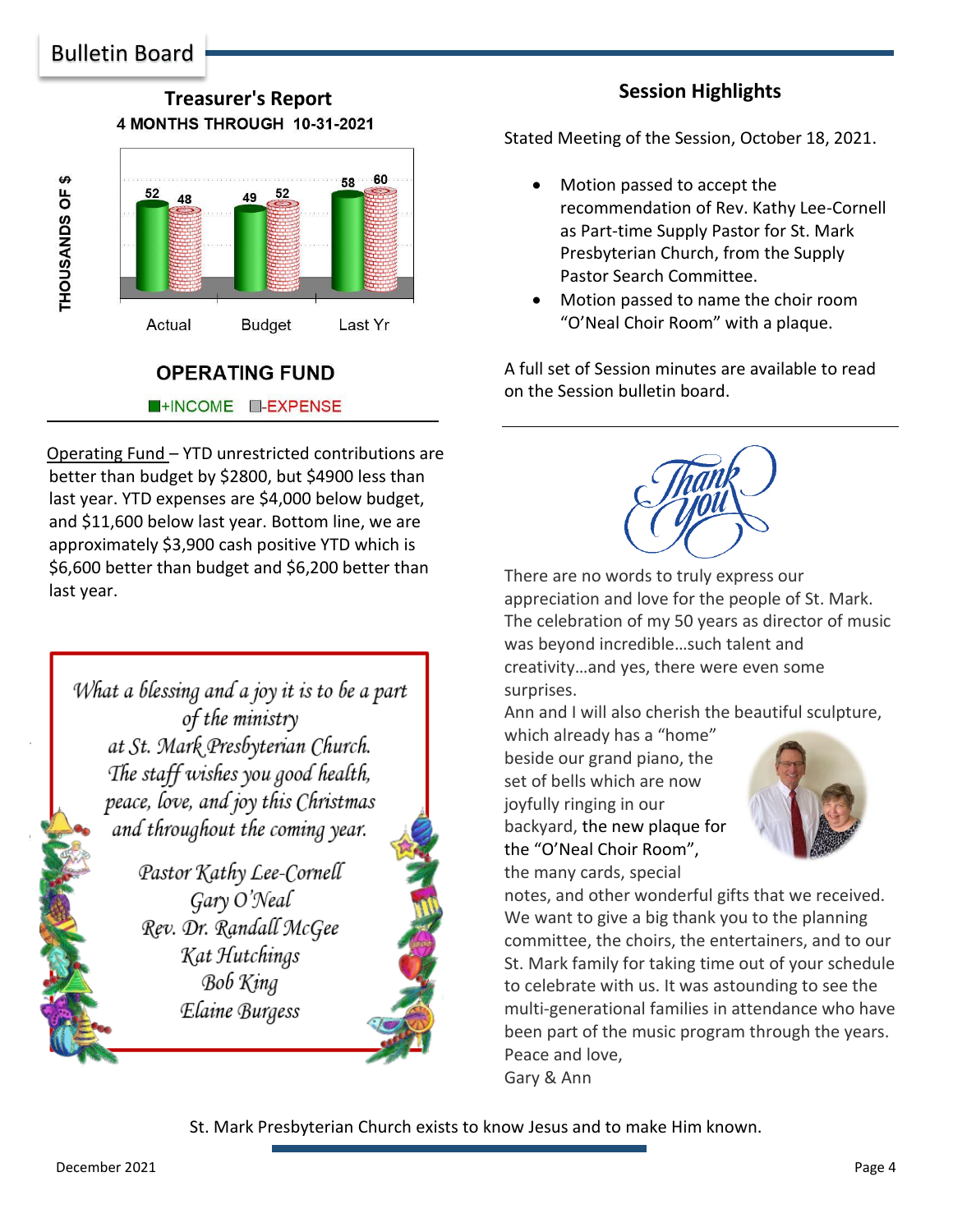

So, we have now dipped our toe into the waters of the Advent. One week down and three to go. The season of waiting and anticipation.

I don't mean to sound grumpy but… I am really getting tired of waiting and anticipation.

Waiting and anticipating when I will be eligible for a vaccine booster. Waiting and anticipating the naming of a new variant of COVID. Then waiting and anticipating reports on how serious it is and how well my vaccines work against it. And that's just the COVID related waiting and anticipation.

Yep, I am tired of waiting and anticipation. And now I'm in a season where that is what I am called to focus on and even celebrate those things.

So last Sunday I taught a class elsewhere on the Nativity section of the Gospel of Mark. It was a bit of a trick lesson. There are no nativity passages in Mark. When Jesus appears on the scene in Mark, he is a full-grown adult doing lots of things in a very short time.

In some ways Mark is the Gospel written for the impatient person. It doesn't begin with long genealogies or long speeches. If my math is right the word "immediately" can be found seven times in the first chapter. I think I preached a sermon some years at St. Mark and used the entire first chapter of Mark as my text. I read the whole thing. All 45 verses of it. And then I think I asked the congregation if you were worn out yet. We had already had a baptism, temptations, preaching, the calling of disciples, and multiple healings.

The Gospel of Mark is my favorite. But even in this fast-paced account of the life of Jesus I can't get away from waiting and anticipation. The opening words of the Gospel are "The beginning of the good news of Jesus Christ, the Son of God." There is a lot in Mark. But it is only the beginning of the story. There is lots of good news, but everything is not complete by the end of the Mark.

Then there are Jesus' first words in Mark, "The time is fulfilled and the Kingdom of God is at hand." Mark is filled with signs that the kingdom is truly at hand. But by the end of Mark after the crucifixion even though the tomb is empty the kingdom is not yet fully present.



So, we are called to continue to wait and anticipate. But as I told some folks last week this waiting is not passive like waiting at an airline gate with your bags packed for someone to whisk you away.

Our waiting and anticipation are active. We believe the good news. We know the kingdom will be present fully at some time in the future. So, we watch and wait for the birth of Jesus. But as the prophet Micah reminds the people of God we seek to "do justice, and to love kindness, and to walk humbly with our God." Even if we are kind of grumpy about the whole idea of waiting and anticipation.

St. Mark Presbyterian Church exists to know Jesus and to make Him known.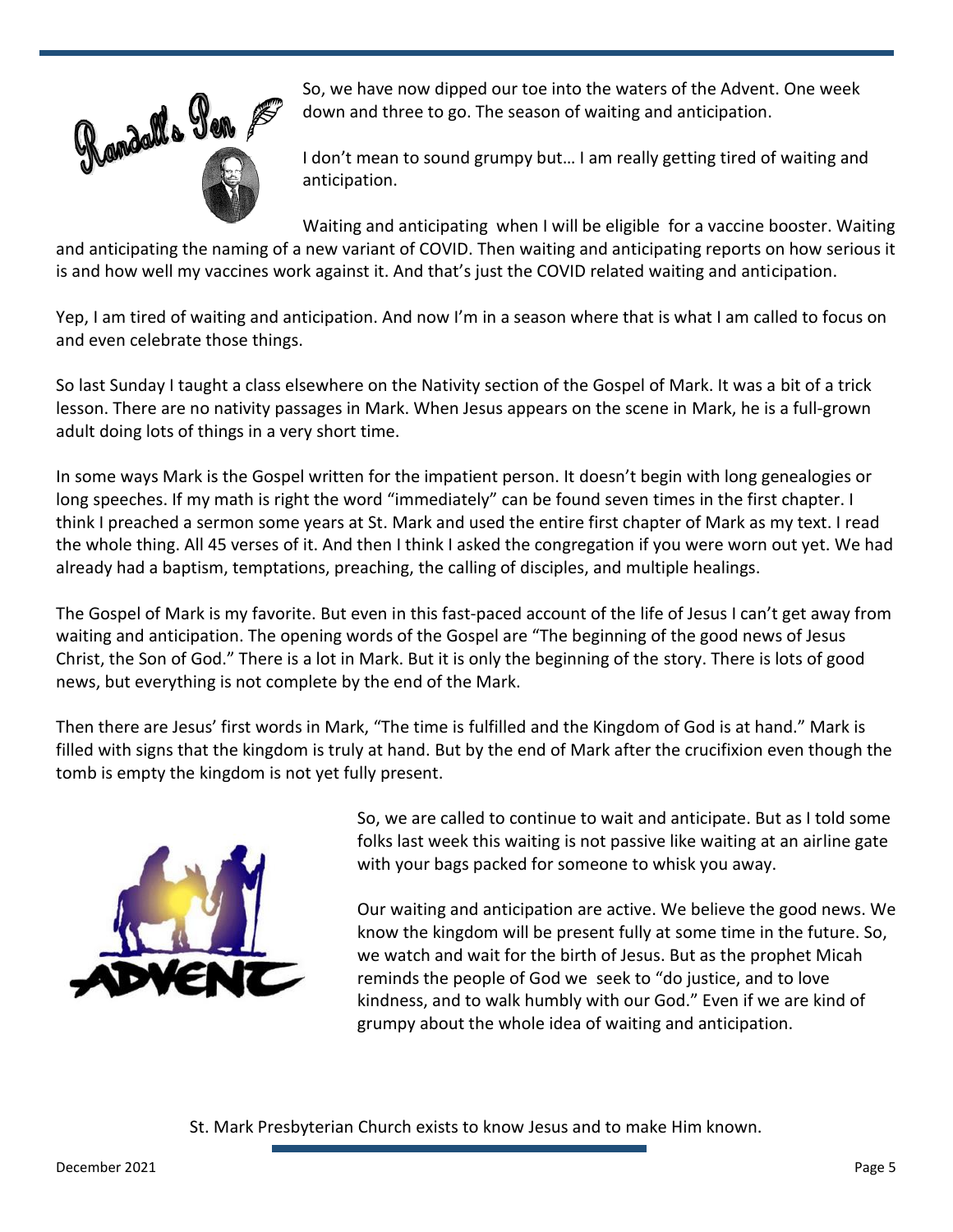#### **AGO 50th Year Celebration**

We can all agree that the Gary and Ann O'Neal 50th Year Celebration at St. Mark was a fun, joyful, emotional, and memorable event. Many former members and guests were in attendance for the worship service which included a surprise anthem *-- God Is In His Holy Temple --* for Gary and Ann - the first anthem Gary directed at St. Mark in July 1971. Joining the Sanctuary Choir during the Worship Service were Rev. Rick Brooks, Sharon Bradford, Susi Bussard, Donna and Brielle Jones, and Rose Marie Stone.

The meal provided by Chef Jerry was scrumptious and hearty; the entertainment was lively and fun; and, probably the best of all for me was reminiscing with so many friends and past members who came to honor Gary and Ann.

Thanks to the Session for approving this well-deserved celebration. So many were involved in this event - discussions, meetings, advertising, invitations, photographs, preparing DVD, property cleanup, sound system/stage setup, catering coordination, tables/chairs setup, setting the tables, flowers, decorating, rewriting lyrics for a familiar tune, programs, removing chairs and tables. The Session and church members generously volunteered for projects.

Our amazing volunteers: Anne Thomas, Susie Miller, Bill Grayson, Cecilia Grayson, Marilyn Jackson, Diane Llewellyn, Kathy Hale, Kathleen Arthur, Dee Huckaba, Christi Malouf, Phyllis Miller, Leigh Taylor, Gerald Jones, Danny Robinson, Alan Aulenbach, Patti Aulenbach, Jeff Taylor, Charlene Taylor, Allison Curry, Alice McLean, Lorraine Stephen, Trish Johnson, Cody Robinson, Bill Oney, Bruce Huckaba, and Pelham Swift,

Luncheon entertainment included Hunter Swift; Rose Marie Stone; Kathy Hale; Leigh Taylor; Gerald Jones; Rev. Rick Brooks; special guest and St. Mark friend, Rudy Gatlin; St. Mark Sanctuary Choir directed by Susie Miller and accompanied on piano by Anne Thomas.

For those of you who did behind the scene projects that I am unaware of, thank you as well. And, to our amazing Church Administrative Assistant, Kat Hutchings, thanks for all you did to help with invitations, copying, orders of worship, handouts, and the extra work involved. We appreciate you.

Thank you all for your enthusiasm and dedication in helping to make the AGO 50th Celebration a success.

Sheila Wahl AGO Planning Committee